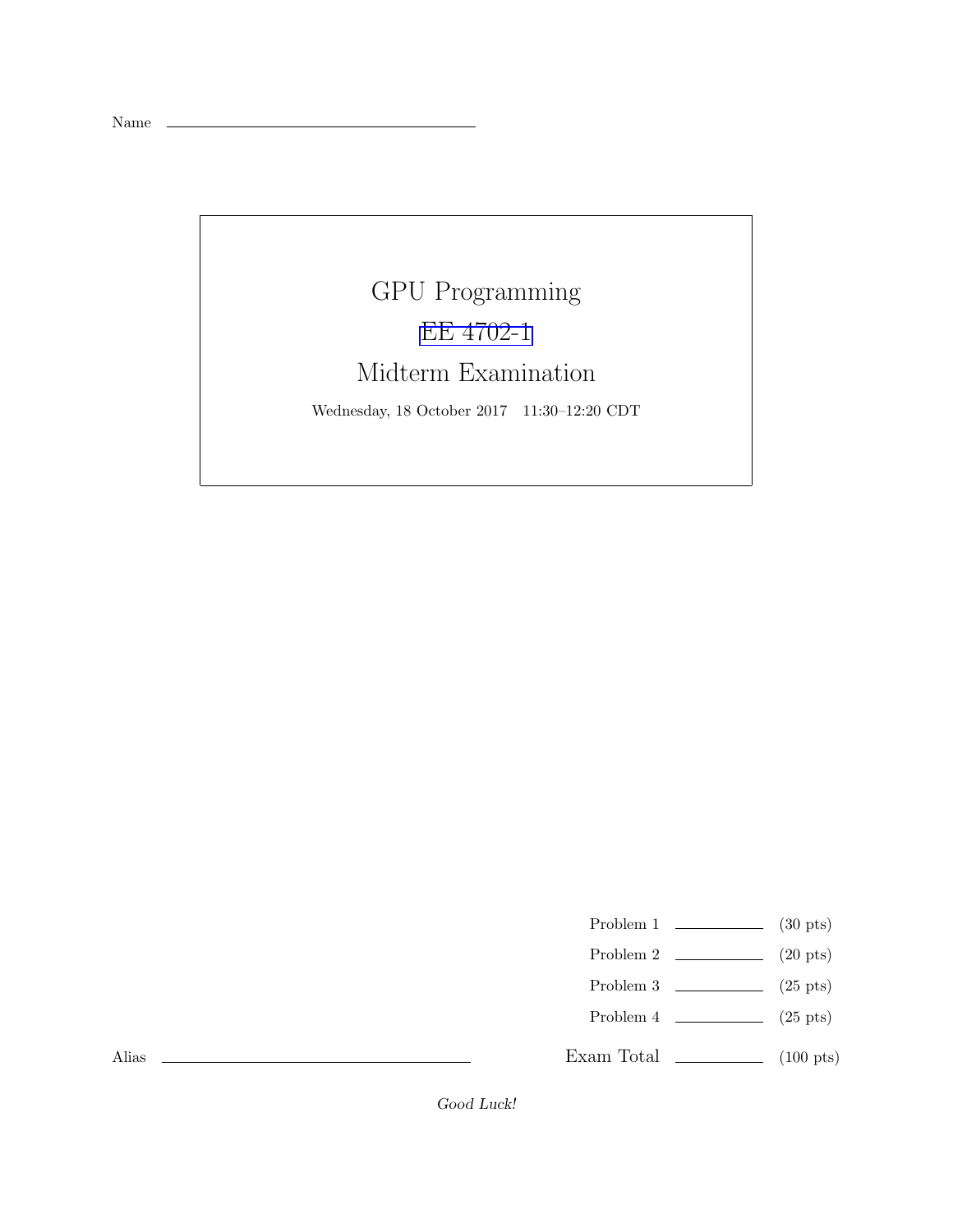Problem 1: [30 pts] The illustration to the right shows a ring surrounding the point at which a line crosses a plane. When completed the code fragment below will render the ring. The line is defined by parametric equation  $P(t) = p1 + t \times v1$ . Point pp is on the plane and vector np is normal to the plane. The ring is circular and is on the plane.

pl  $|np - pp|$ vl

(*a*) Modify the code below so that t is assigned the value for which pc is on the plane.

Compute t such that  $P(t)$  is on the plane.

(*b*) Modify the code below to render the ring. Use r1 for the inner radius and r2 for the outer radius. Render it using slices sets of triangles. Use variable pc even if you haven't yet solved the previous part.

Include:  $\Box$  Code to set up the rendering pass,  $\Box$  to set the color (red),  $\Box$  to set the correct normal, and to compute and set vertex coordinates.

```
World::render_ring( pCoor pl, pVect vl, // Line definition.
                  pCoor pp, pNorm np, // Plane definition.
                  float r1, float r2 ){ // Ring radii.
```
float  $t =$  ; // Fill In

```
pCoor pc = pl + t * vl;
```

```
const int slices = 100;
const float delta_theta = 2 * M_PI / slices;
for ( int i=0; i <= slices; i ++ ) {
    const float theta = i * delta_{t}
```
}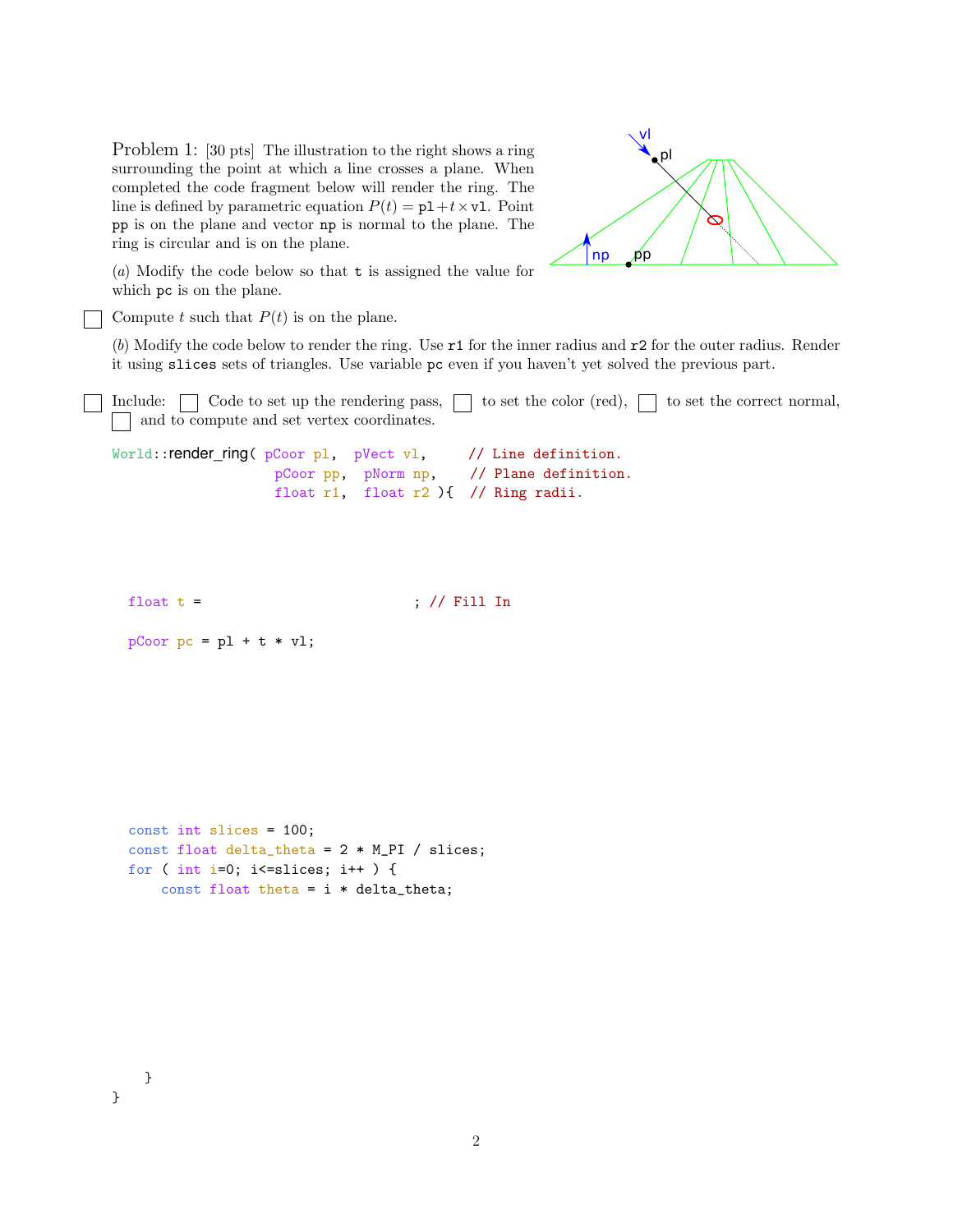Problem 2: [20 pts] Recall that in Homework 2 a sphere was rendered using a spiral slice. The coordinates of the slice were placed in a buffer object and a sphere was rendered by performing multiple rendering passes each using the same buffer object but a different transformation. Let c denote the number of coordinates in the buffer object, and s denote the number of slices per sphere.

(*a*) What is the size of the buffer object, in bytes? *Hint: This is an easy question.*

Size of buffer object, in bytes.  $\Box$  State any assumptions made.

(*b*) Appearing below is the code rendering a sphere, adapted from the Homework 2 solution. Based on this code, estimate the amount of data send from the CPU to the GPU to render the sphere, not counting the buffer object.

```
pMatrix_Rotation rot_xz( pVect(0,1,0), delta_theta ), rot_yz( pVect(1,0,0), M_PI );
// Code to render one sphere.
glTranslatefv( ball->position );
glScale1f( ball->radius );
glMultTransposeMatrixf( pMatrix_Rotation(ball->orientation) );
for ( int j=0; j<2; j++ ) {
     for ( int i=0; i<s/2; i++ ) {
        glColor3fv( i & 1 ? color_lsu_spirit_purple : ball->color );
        glDrawArrays(GL_TRIANGLE_STRIP,0,c);
        glMultTransposeMatrixf(rot_xz);
      }
    glMultTransposeMatrixf(rot_yz);
  }
```
In terms of s, amount of data sent to GPU to render sphere.

 $(c)$  Buffer object BO2 holds coordinates to render an entire sphere, not just a slice,  $s \times c$  coordinates total. Buffer object BO1 holds the slice discussed above. Suppose that initially all data is on the CPU. Let  $n$  be the number of sphere to be rendered. In terms of s and c, what is the smallest value of  $n$  for which using BO2 will require less data than BO1?

Break-even value for n: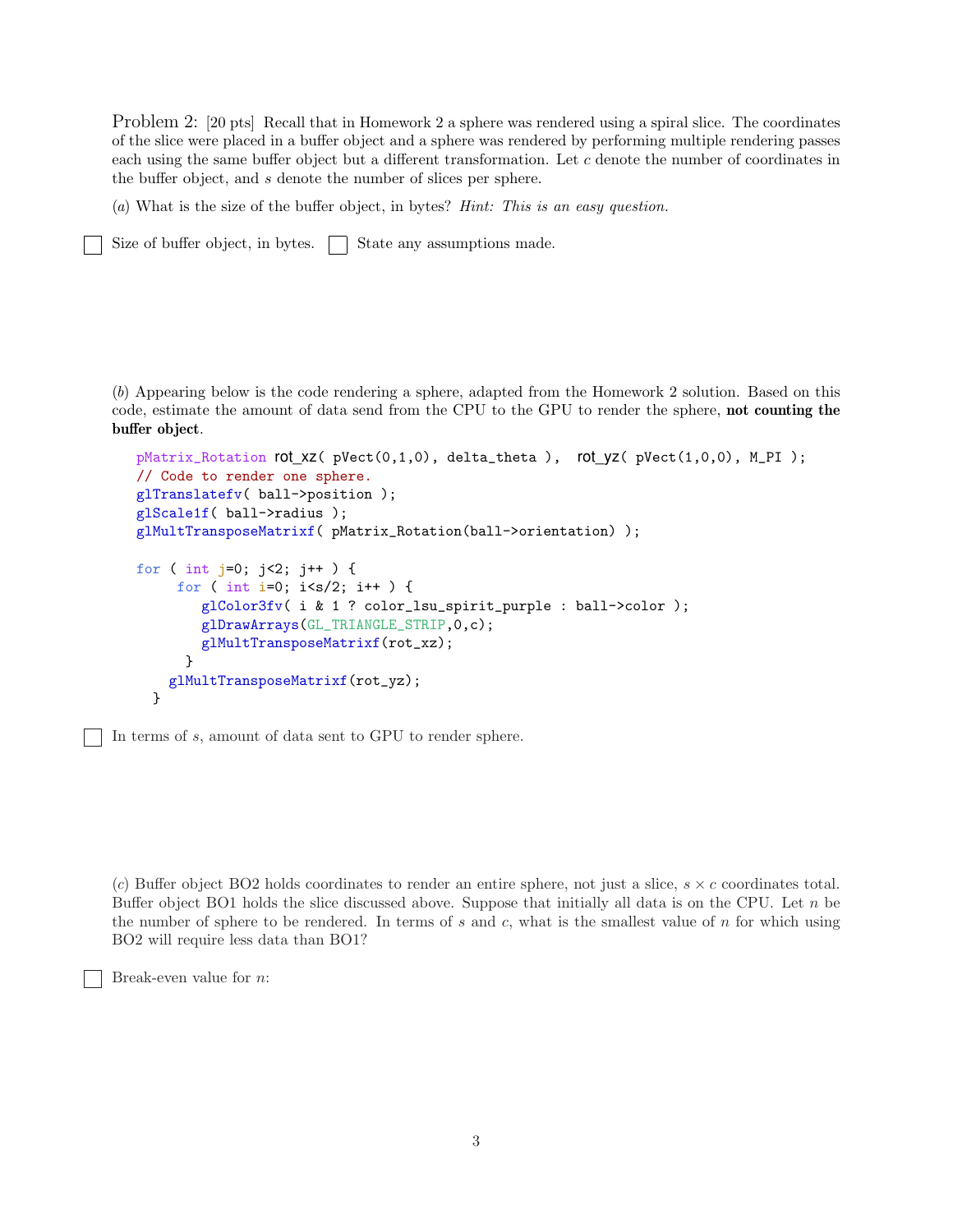Problem 3: [25 pts] The diagram below shows a texture on the left-hand side and a scene to be rendered on the right. The scene consists of three triangles with the texture applied. The text in the texture, written by Mathy Vanhoef, is from the description of a widespread vulnerability in WiFi WPA2 implementations. See <https://www.krackattacks.com>, and please, Fall 2017 people, update your OS and wireless access point firmware. *Grading Note: The description of where the text came from was not in the original exam. The KRACK vulnerability became public two days before the midterm exam.*



(*a*) Complete the code below so that it renders the triangles with the texture applied as shown. The color and normal have already been set, just specify vertex and texture coordinates. Use abbreviation glV for glVertex2f and glT for glTexCoord2f. Only specify  $x$  and  $y$  components for the vertex coordinates.

Specify  $\Box$  texture and  $\Box$  vertex coordinates so that the scene is rendered as shown.

```
glBegin(GL_TRIANGLES);
glNormal3f(0,0,1);
glColor3f(0.5,0.5,0.5);
```

```
glV(30,110); // Vertex a
```
glEnd();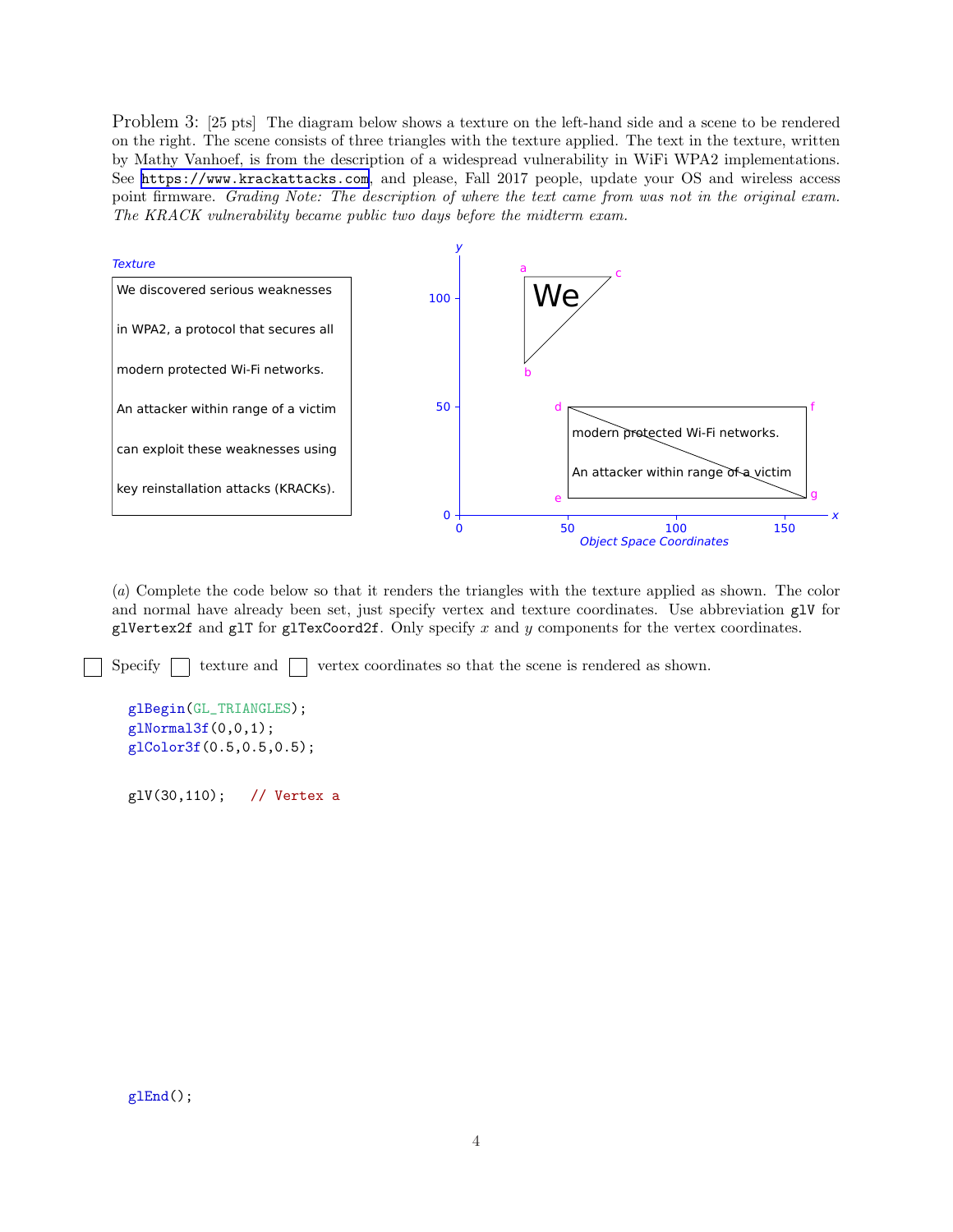Problem 3, continued:



(*b*) Suppose that defg in the diagram above is four pixels across and two pixels down. Suppose that texturing were set up to use only a single mipmap level and nearest filtering. Explain how defg could appear all white in that case.

At  $4 \times 2$  pixels defg all white because:

 $(c)$  Explain how the  $4 \times 2$  rectangle would appear with linear filtering and mipmap levels. Explain the key points of linear texture filtering.

Appearance with mipap levels and linear filtering.

Key points of filtering.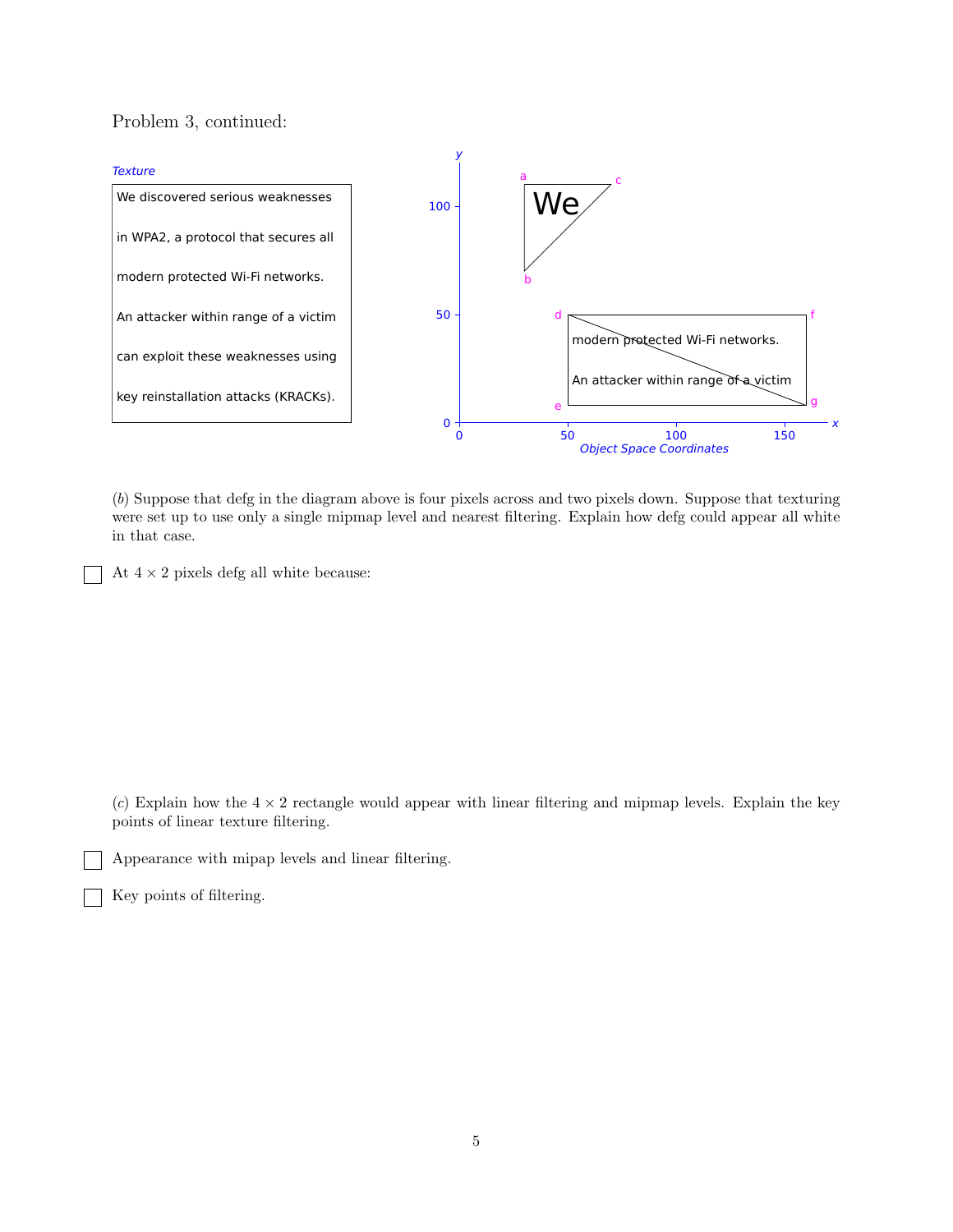Problem 4: [25 pts] Answer each question below.

(a) Show a transformation matrix M that will translate a homogeneous coordinate P to  $P +$  $\sqrt{ }$  $\overline{1}$ 7 6 5 1  $\cdot$  (That  $\sqrt{ }$ 1

is, find M such that  $MP = P +$  $\overline{\phantom{a}}$ 7 6 5 .) Only show nonzero array elements.

 $M =$ 

(*b*) Describe the "from" and "to" coordinate spaces for the following OpenGL matrices:

| $\Box$ The ModelView matrix maps a coordinate from $\Box$ space to $\Box$ space. |  |  |
|----------------------------------------------------------------------------------|--|--|
|                                                                                  |  |  |

The Projection matrix maps a coordinate from space to space.